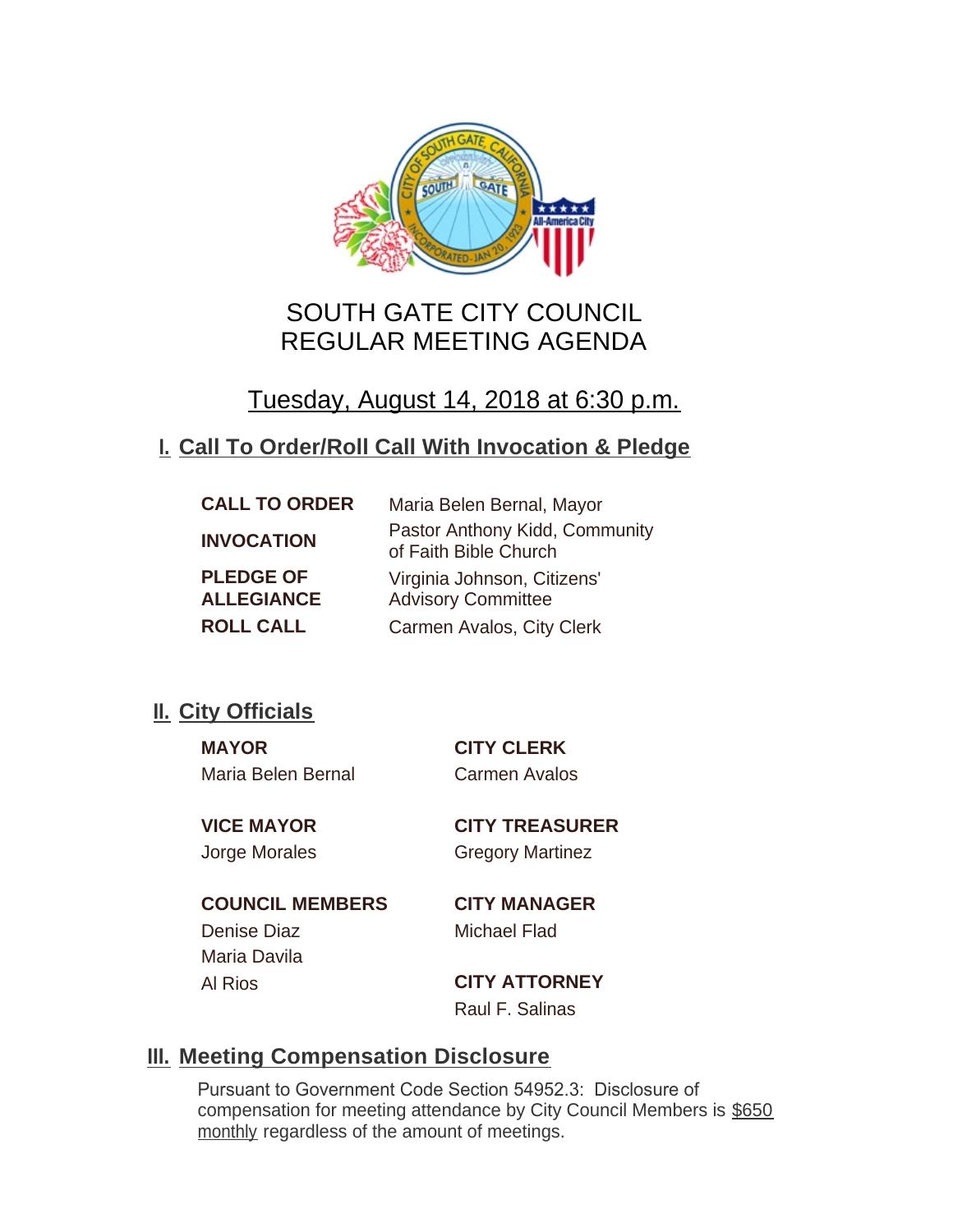## **IV. Comments From The Audience**

During this time, members of the public and staff may address the City Council regarding any items within the subject matter jurisdiction of the City Council. Comments from the audience will be limited to five (5) minutes per speaker; unless authorized by the Mayor, the time limit may not be extended by utilizing another member's time. There will be no debate or action on items not listed on the agenda unless authorized by law.

Note: The City Council desires to provide all members of the public with the opportunity to address the Council. Nevertheless, obscene language, comments intended to disrupt or interfere with the progress of the meeting or slanderous comments will not be tolerated and may result in ejection and/or may constitute a violation of South Gate Municipal Code Section 1.04.110.

### **Reports And Comments From City Officials V.**

During this time, members of the City Council will report on matters pertaining to their service on various intergovenmental boards and commissions as a representative of the City pursuant to Assembly Bill 1234. City Council Members will also have an opportunity to comment on matters not on the agenda.

Following the City Council Members, reports and comments will be heard by the City Clerk, City Treasurer, City Manager and Department Heads.

### **Consent Calendar Items VI.**

Agenda Items **1, 2 and 3** are consent Calendar Items. All items including Ordinances, Resolutions and Contracts, may be approved by adoption of the Consent Calendar, individually and collectively by one (1) motion. There will be no separate discussion of these items unless Members of the City Council, the public, or staff request that specific items be removed from the Consent Calendar for separate discussion and action.

Any Motion to introduce or adopt an Ordinance on the Consent Calendar shall be: (1) a motion to waive the reading of the Ordinance and introduce the Ordinance or (2) a motion to waive the reading of the Ordinance and adopt the Ordinance, as appropriate.

#### **1. Resolution Approving MOU And Access Agreement With LAUSD**

The City Council will consider: (PW)

a. Adopting a **Resolution** *CONDER 20 approving the Memorandum of* Understanding (MOU) and Access Agreement (**Contract** \_\_\_\_\_\_\_\_) with the Los Angeles Unified School District (LAUSD) to convey right-of-way easements for the construction of a new bus turnout and a dedicated rightturn lane within South Gate High School on the Firestone Boulevard Capacity Enhancement Project, City Project No. 476-TRF, Metro Call For Project ID No. F3124;

b. Authorizing the Mayor to execute the MOU and Access Agreement in a form acceptable to the City's Special Counsel; and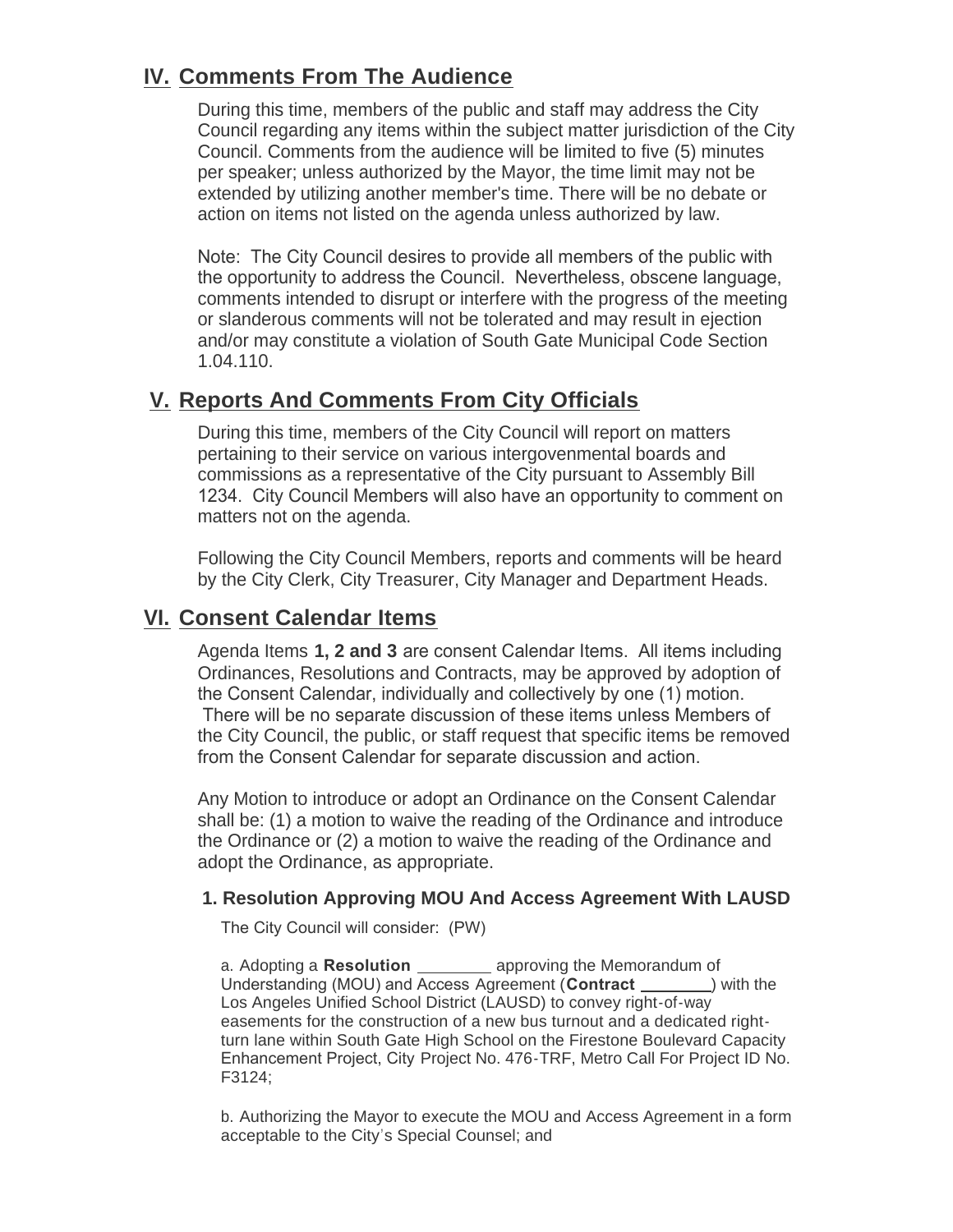c. Receiving and filing the Roadway Improvement Concept for the bus turnout and right-turn lane as accepted by LAUSD.

Documents:

#### [ITEM 1 REPORT 081418.PDF](http://ca-southgate.civicplus.com/AgendaCenter/ViewFile/Item/6334?fileID=12720)

#### **2. Comment Letter To Metro Regarding Potential Impacts Of The West Santa Ana Branch Transit Corridor Project**

The City Council will consider authorizing the Mayor to execute the comment letter regarding potential impacts related to the West Santa Ana Branch Transit Corridor Project to the Los Angeles County Metropolitan Transportation Authority prior to August 24, 2018. (CD)

Documents:

#### [ITEM 2 REPORT 081418.PDF](http://ca-southgate.civicplus.com/AgendaCenter/ViewFile/Item/6335?fileID=12717)

#### **3. Minutes**

The City Council will consider: (CLERK)

a. Approving the Special Meeting minutes and Special Budget minutes of May 29, 2018; and

b. Approving the Special and Regular Meeting minutes of July 10 and July 24, 2018.

Documents:

#### [ITEM 3 REPORT 081418.PDF](http://ca-southgate.civicplus.com/AgendaCenter/ViewFile/Item/6336?fileID=12722)

### **Reports, Recommendations And Requests VII.**

#### **4. City's Street Sweeping Evaluation Results And Proposed Service Alternatives**

The City Council will consider: (PW)

a. Receiving and filing a presentation from the Director of Public Works/City Engineer on the results of the Street Sweeping Evaluation Project Report; and

b. Approving "Alternative No. 2 - Outsourcing the Street Sweeping Program" and authorize the Director of Public Works/City Engineer to procure a contract for street sweeping services starting in Fiscal Year 2018/19.

Documents:

#### [ITEM 4 REPORT 081418.PDF](http://ca-southgate.civicplus.com/AgendaCenter/ViewFile/Item/6337?fileID=12718)

#### **5. Warrant Register For August 14, 2018**

The City Council will consider approving the Warrants and Cancellations for August 14, 2018.(ADMIN SVCS)

Total of Checks: \$7,380,381.51